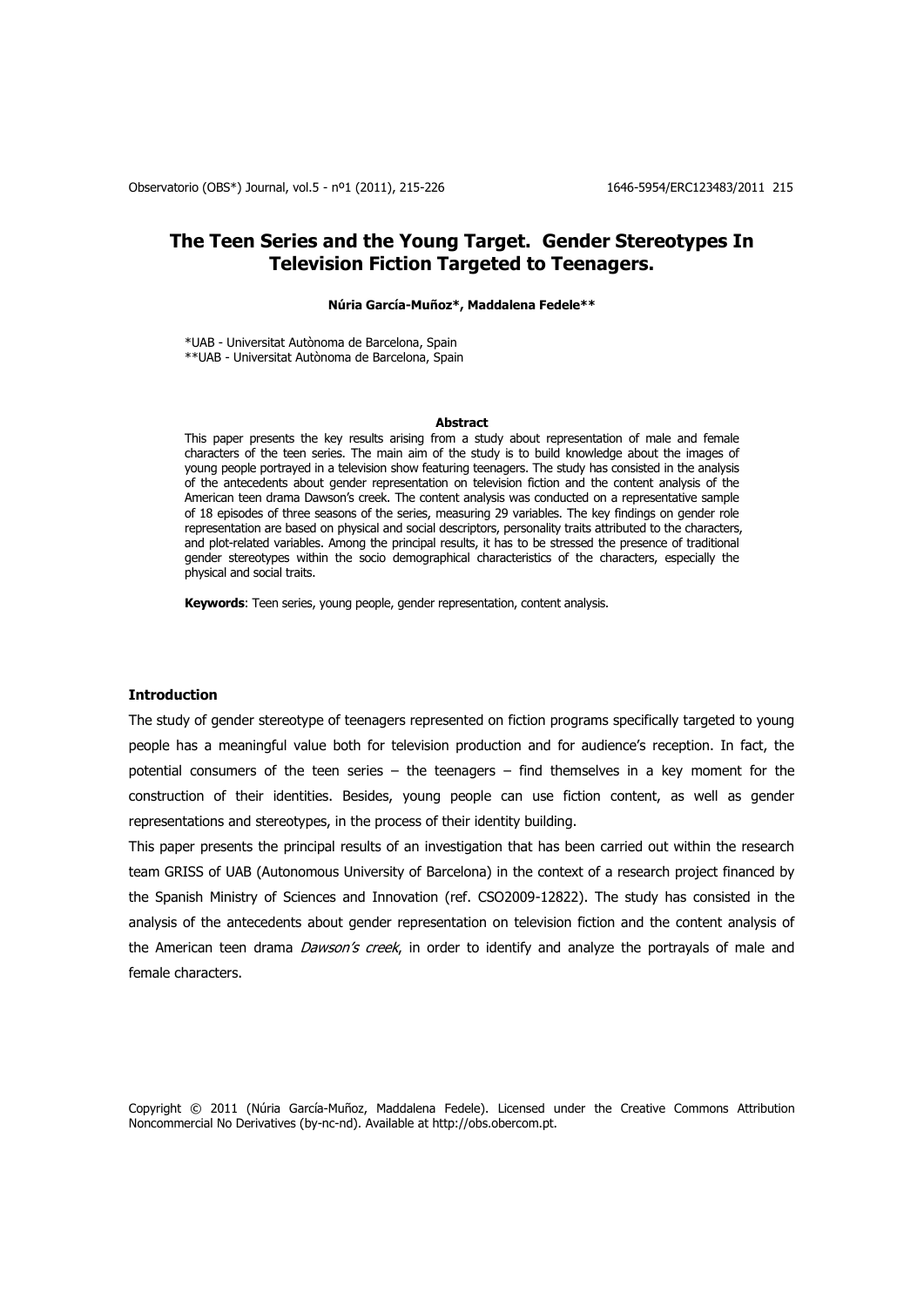Teen series, or teen dramas, are television fiction products which cannot be considered as a specific and independent television genre according to the classification of Observatory Euromonitor<sup>1</sup>. Nevertheless, they do can be described through some specific characteristics that allow differentiating them from the rest of television fiction. The most remarkable features of teen series are the seeking of teen target, and the representation of several contexts and themes, as well as school or friendship. About teen target, it is important to stress at least two points. On one hand, young people tend to consume less television than other targets; and, on the other, teenagers usually prefer television fiction series and serials among all television contents, as remarked by several scholars, as Von Feilitzen (2004) or Livingstone, d"Haenens and Hasebrink (2001). This phenomenon reaffirms the necessity of studying the television portrayals of young people, more than ever the ones featured by television programs especially targeted to teenagers, as teen dramas.

# **Gender representation on television fiction programs**

Despite the growing importance of new media, television continues to have a central role in the transmission of representations and stereotypes in our societies, especially in relation to gender. As has been noted by Behm-Morawitz and Mastro referring to Bandura's social cognitive theory (2008: 132), media products represent a powerful and preferential source for the conveyance and acquisition of gender roles, knowledge, expectations and behavior. The social roles developed by the female and male characters in prime-time television programs forcefully contribute to the construction and maintenance of gender stereotypes (Lauzen, Dozier & Horan, 2008: 201).

Especially in fictional products, the characters, situations and stories act as schematic representations of the world, i.e. as behavioral and opinion models and, at the same time, as keys for deciphering the world (Casetti & Villa, 1992). These schematic representations are constructed in the imagination, which is why these models work on an emotional plane, through empathy between the audience and the situations and/or characters portrayed.

As Glascock affirms (2001: 656) "previous research of television programming has shown that male and female characters have often been portrayed in stereotypical ways". This scholar offers a brief and clear overview of the main background to the study of the representation of female and male characters in television programming, citing first of all numerous key studies from the seventies (McNeil, 1975; Tedesco, 1974; Lemon, 1977; Turow, 1974), and moving on to note how the feminist school has drawn attention to the treatment of female characters affirms: "Researchers investigating gender differences have studied a

i<br>Baltin monitor is a permanent observatory of television programming in Europe, active since 1989. It has been created by a group of European scholars (Paolo)<br>Baldi, Ian Connell, Claus Dieter Rath i Emili Prado), on deman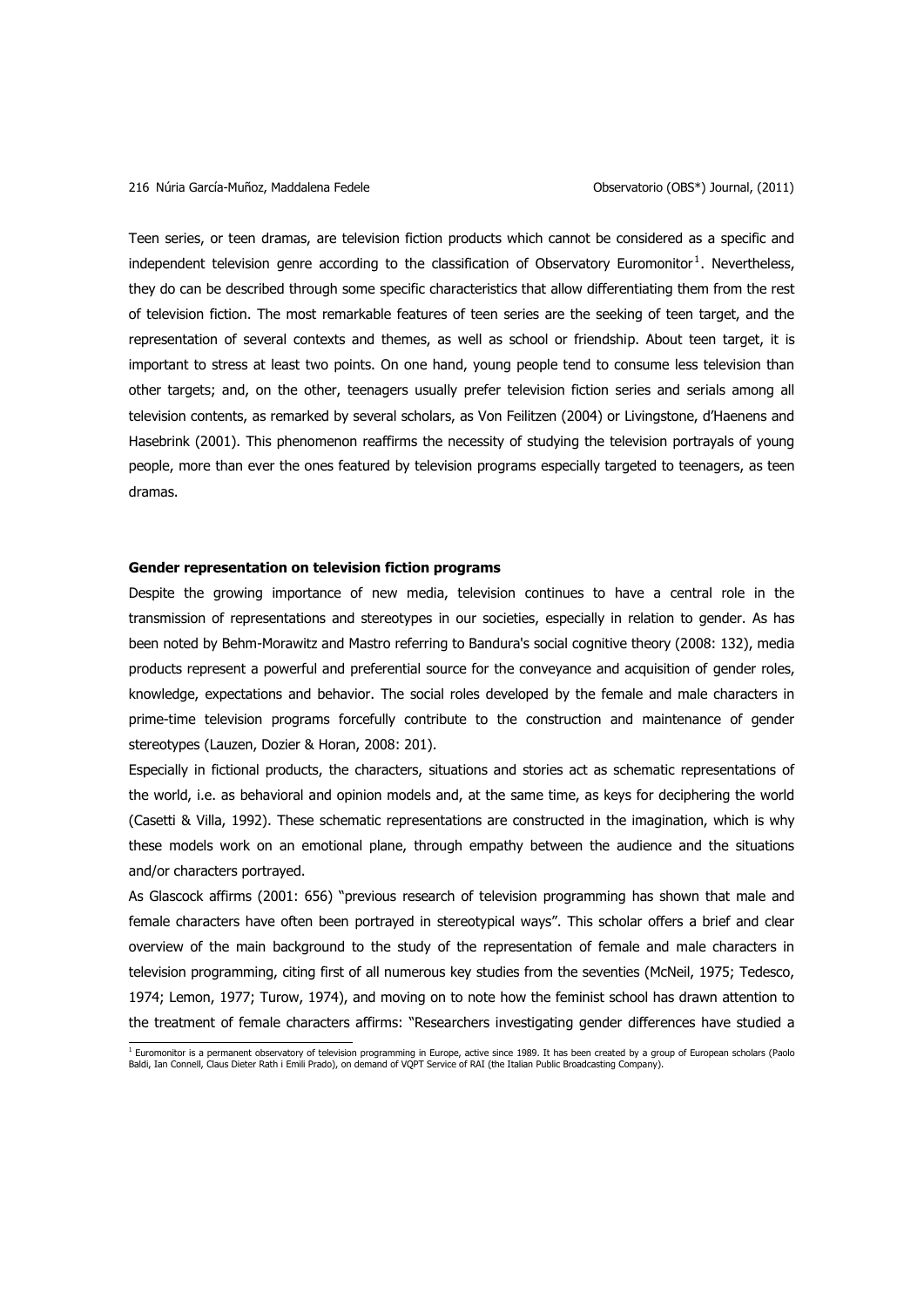variety of genres besides prime-time fare, including children"s programming (Busby, 1975; Greenberg, 1980; Sternglanz & Serbin, 1974; Thompson & Zerbinos, 1995) and soap operas (Turow, 1974). The types of character coded have included single women , working women (Akting, Moorman & Lin, 1991), those with definable occupations (Seggar & Wheeler, 1973); those involved in interactions (Lemon, 1977; Turow, 1974), as well as all characters (Davis, 1990; Greenberg, 1980; Lauzen & Dozier, 1999; Signorelli, 1987) and just central characters (Dominick, 1979; Greenberg & Collette, 1997)" (Glascock, 2001: 656-657). A further study in addition to these is Signorelli's (1987) research on the representation of children and teenagers on prime-time and weekend-daytime network drama programs; Butsch"s work (1992) on the representation of class and gender in sitcoms and Ward"s work (1995) on the specific content of sexual messages on the 12 most popular child and adolescent prime-time TV programs.

During the last decade, many studies have been published analyzing the characters of various fictional programs, especially prime-time dramas and sitcoms. Among others, these include Signorielli and Bacue (1999), about prime-time fictional characters of the last three decades (1970s, 1980s and 1990s); Elasmar, Hasegawa and Brain (1999), about the portrayal of women in U.S. prime time television; Fouts and Burggraf (1999, 2000) and Fouts and Vaughan (2002), about the remarks and opinions relating to the body or weight of female and male characters in prime-time sitcoms. Other relevant studies of prime-time fiction are the analysis of teenage characters in prime-time entertainment programs conducted by Heintz-Knowles (2000); Glascock (2001), about the portrayal of male and female characters in terms of demographics and behavior in prime-time network programs; the analysis carried out by Scharrer (2001) of the male characters in police and detective dramas of the 1970s, 1980s and 1990s, analyzing the relationship between the "macho" personality and criminal behavior; Good, Porter and Dillon (2002), about men's selfdisclosures in the 11 most popular sitcoms; Harwood and Anderson (2002) about the presence and portrayal of social groups on prime-time television.

Although the reception or consumption of gender representation does not form part of the aim of our study, it is important to mention the cross-sectional relevance of the audience studies carried out, from qualitative and quantitative perspectives (Larson, 1996; Harrison, 2003; Buckingham & Bragg, 2004; Eggermont, 2006; Barriga, Shapiro & Jhaveri, 2009; Garcia & Martinez 2009; Want, Vickers & Amos, 2009).

Therefore, a study of the characters of a teen series is justified and necessary, both with regard to their physical traits, their demographic, social and psychological characteristics, and, lastly, to the role they adopt in the conflicts in which they find themselves involved. A content analysis of this type may shed light on the models and stereotypes of young people consumed by the teenagers themselves.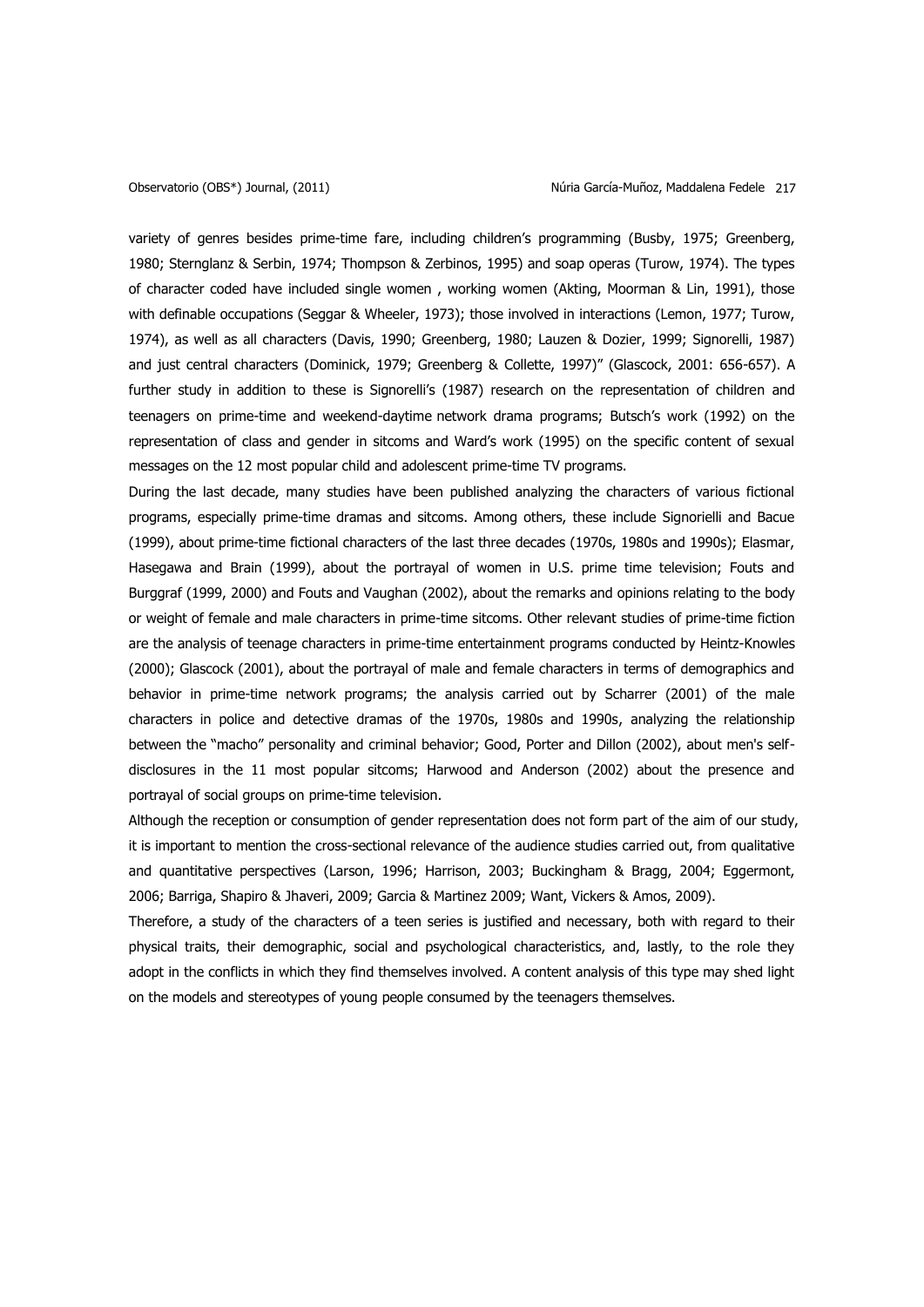### **Method**

The study presented in this paper includes the analysis of previous investigations about gender stereotypes and roles in television fiction. This framework has allowed concreting those antecedents in a case study. In particular, it has carried out a content analysis of the American teen drama Dawson's Creek, whose six seasons were originally broadcast on the WB Television Network, between 20 January 1998 and 14 May 2003. The international success of this drama - broadcast in more than 40 countries worldwide - was a significant factor in the choice of this case. Besides that, during the study, Dawson's creek was been aired on the second channel of Catalan public television (K3/33, now ClubSuper3), every afternoon, from 2.30 p.m. to 3.30 p.m.

A content analysis was conducted on the 18 episodes of the sample in order to analyze the main and supporting characters of the series, measuring 29 variables, in a total of 178 categories. Following Robinson, Callister and Jankoski (2008), the main characters were defined as characters listed on the show"s website as such and who had a continuing role in most of the episodes throughout each season. Supporting characters were defined as recurring characters in the television series and, to be included in the database, they had to appear at least in two episodes of a season. Those who just appear in one episode were not studied as their development could not be followed.

The variables were examined based on the contributions from other scholars, particularly including Pignotti (1976), Smith (1980), Adamson (1991), Griffiths (1993), Pauwels (1998), Goddard and Patterson (2000), Seger (1990) and Robinson and Anderson (2006). The main variables used in the study are: sex, age, race, physical build, clothes, sexual preference, social class, type of family, leisure activity, main responsibility of the character, type of relationship between the supporting and the main character, sets in which the characters normally appear, main personality traits of the character, main stereotypes representing the character, the character"s attitude within the story, theme of the plot, origin of the plot, type of conflict represented, role of the character in the development of the plot and involvement of the character in the resolution of the plot. Two coders examined the episodes of the sample, based on previous instruction regarding the criteria for cataloguing, and processed the data into a SPSS database.

Following the principal conclusions arising from the analysis of the most important previous studies about gender representation in television fiction, female characters of Dawson's creek are expected to be represented in less favorable situations than male characters. In particular, they are expected to be outnumbered by male characters and to be younger than male characters. Finally, emotional and sentimental personalities are expected to tend to be associated to female characters rather than to male ones.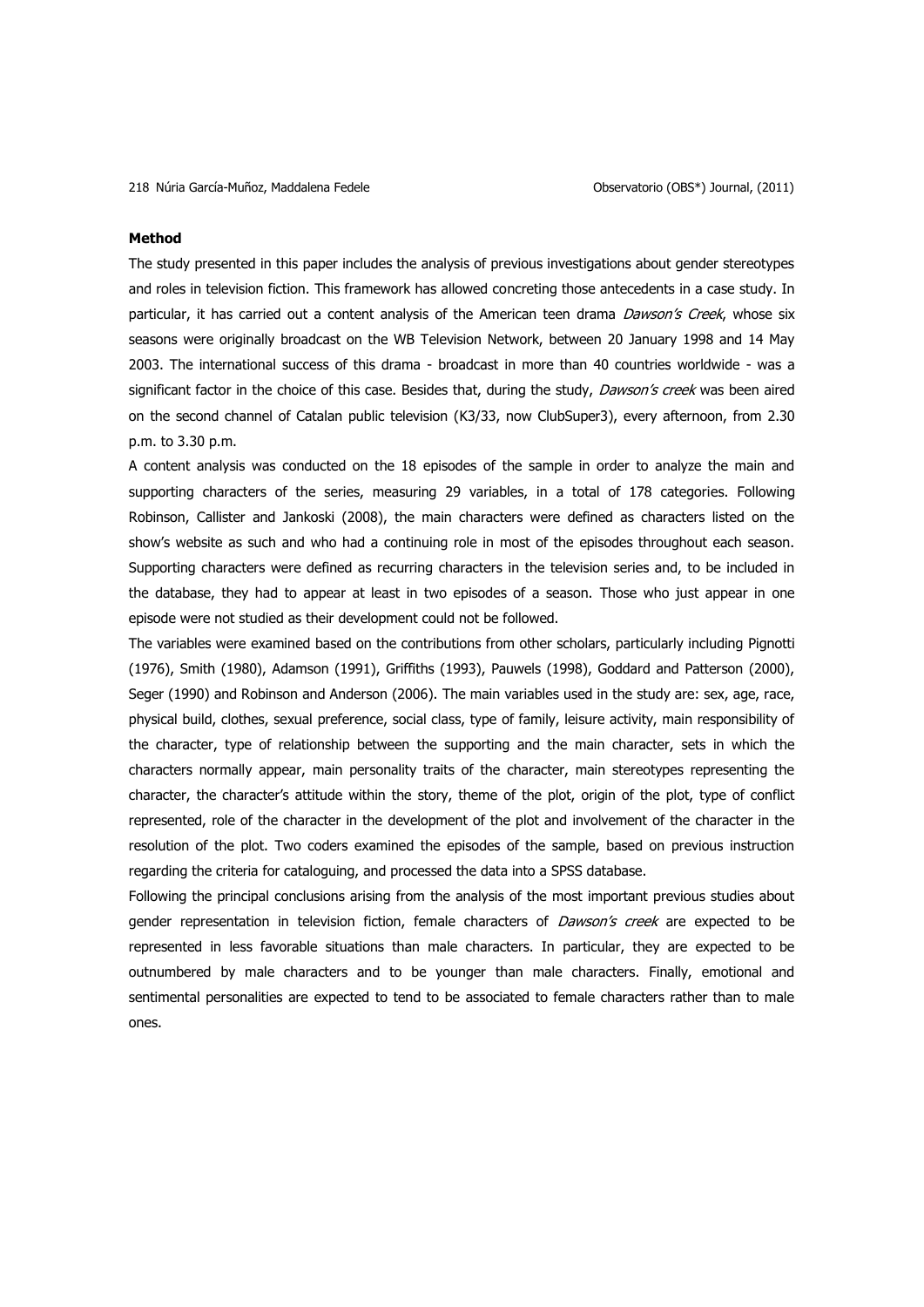## **Results**

Descriptive statistics offer a general picture of main and supporting characters of the sample, according to the four groups of variables used in the study: physical characteristics, social descriptors, psychological traits, and the plot. The only two exceptions are two complex psychological variables, personality and stereotype, which were analyzed with multivariable analysis.

A total of 31 characters were identified and were analyzed: 6 main characters and 25 supporting characters. Main characters obtained a frequency distribution of 54.4%, while supporting characters of 45.6%.

Referring to the first physical characteristic, sex, 54.4% of characters are male and 45.6% are female. This result confirms one of the principal expectations of the analysis (that was: female characters are outnumbered by male ones).

Clearly, with regard to Age, the teenagers obtain the highest frequencies (63.73%), although the Tweens record the lowest (0.52%). This result indicates that Dawson's creek is focused on middle adolescent characters rather than on early adolescent ones.

Regarding the characters" build, the following frequency distribution was obtained: Thin (36.27%); Normal (36.79); Muscular (22.80%); Well-built (3.11%); and Fat (1.04%). The dress style Casual obtains 62.18% vs. 20.21% Classic dress.

Among the general characteristics revealed with the univariable analysis, the high frequencies of both the upper or upper-middle social classes (the two categories add up to 47.15%), and the traditional-type families, i.e. parents with one or more children (43.53%), should also be noted.

Lastly, regarding the set where the characters appear the most, frequency distribution reveals that the two most common sets are House (43.53%) and School (28.5%). The house can be broken down into: House – more than 2 rooms (17.62%), Garden/Porch (9.84), Kitchen (6.74%), Bedroom (5.7%) and Living room (3.63).

Bivariable analysis enables results to be obtained according to the gender variable. In most of the physical and socio-demographic descriptors, a non-homogenous gender distribution has been observed. In particular, a dependency relation has been observed between the gender variable and age ( $p= 0.006$ ), but not in the way expected by the authors (that was: the women represented tend to be younger than the men). In this regard it may be noted that, while the majority of teenagers and adults represented are men (respectively 56.1% and 70.3%), most of the young people (20 – 24 years) and old people (over 65 years) are women.

A dependency relation has also been found between Sex and two other physical variables: Build (p<0,001) and Clothes (p<0,001).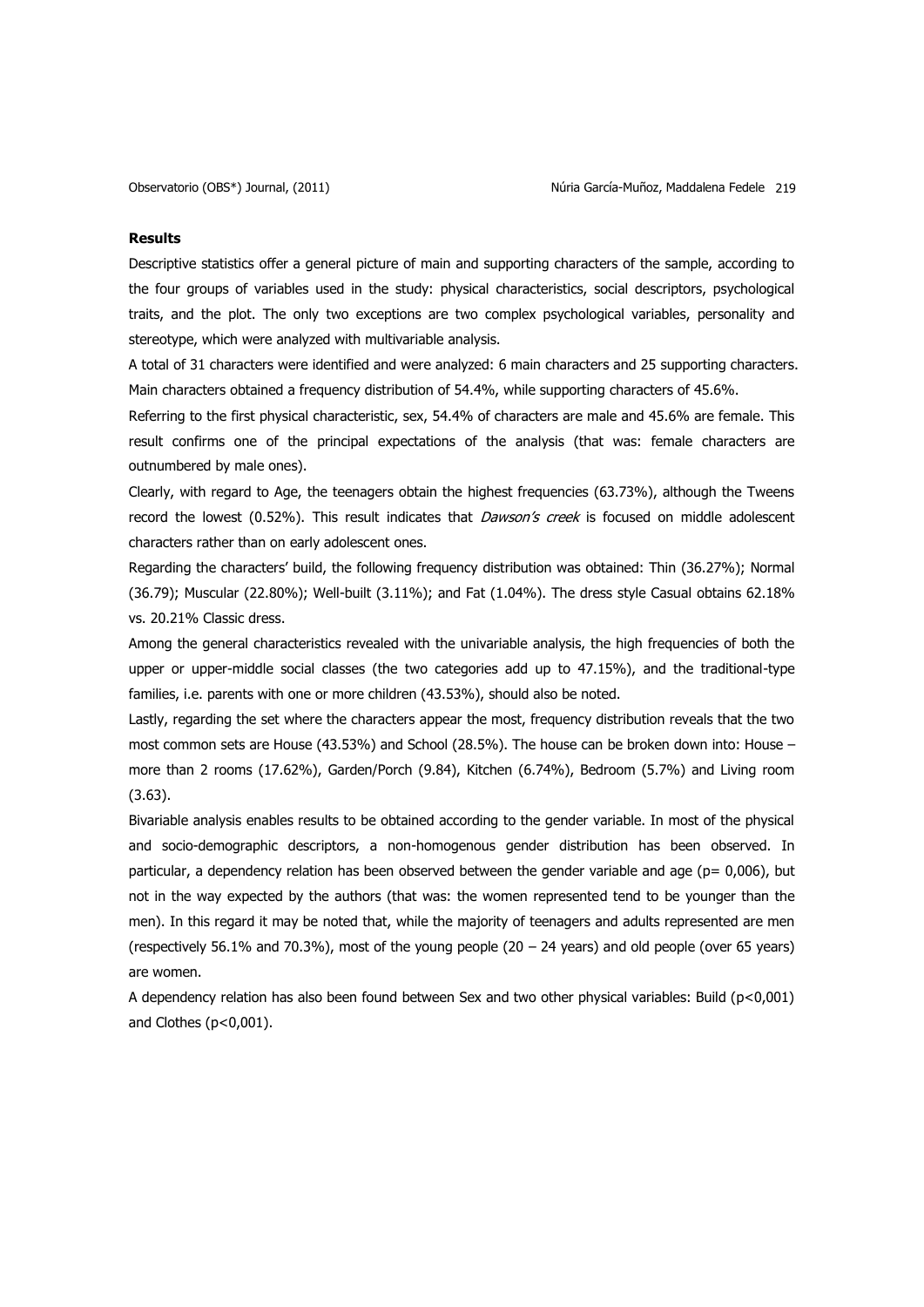In particular, referring to the variable Build of the character, all the thin characters are female, whereas all the muscular, well-built and fat characters are men. Additionally, in the category Normal there is a clear prevalence of male characters (74.6% of characters associated to a normal build are men, opposed to 25.4% of women with a normal build). These results permit to affirm that the representation of thin bodies is more associated with the female characters than the male).

Regarding the type of Clothes, although the majority of the characters, both female and male, come into the Casual category (62.18%), Sporty clothes are an exclusively male choice, whereas Trendy clothes are mostly worn by women (77.8%).

Lastly, the non-homogeneous distribution of the variable Sex in relation to Sexual preference (p<0,001) should be noted: all the homosexual characters represented are male, and there are no lesbian women in the sample.

No dependency has been observed between gender and the following variables: Race, Set where the character usually appear and Responsibility of the character. With regard to this last variable, it should be noted that the kind of responsibility most assumed by all the characters is Social (47.67%), i.e. responsibility in relation to their relationships with others.

Finally, it is interesting to stress that, focusing the analysis on the main characters, traits and stereotypes related to more emotional or sentimental personalities are associated both to female and male characters.

## **Discussion**

Dawson"s Creek has been considered a quality teen series by Mosely (2001) and Hills (2004). Mosely (2001) affirms this based on the following characteristics of the teen drama: its self-consciousness, the intense emotionality and the high self-referentiality; the analytical dialogues; the hypertextual strategies that are implemented with other audiovisual products or other media; the feeling of nostalgia that pervades the series and extends the audience beyond teenagers to young adults. Hills (2004: 54-70) considers Dawson's Creek as a *mainstream cult* and singles out three characteristics of the series: 1) the high reflexivity of the characters; 2) the types of sentimental relationships depicted, which would be similar to the models described by Giddens as *romantic love* and *confluent love* (or *pure relationship*); 3) its authorship, which enables it to be related to other products of its writer Kevin Williamson, creator, scriptwriter and director of horror movies. Brooker (2001) highlights the capacity of Dawson"s Creek to achieve a cultural convergence between various media, where as Wee (2004) describes this phenomenon with the term cross-media mobility. Wee considers the series as an example of postmodern hyper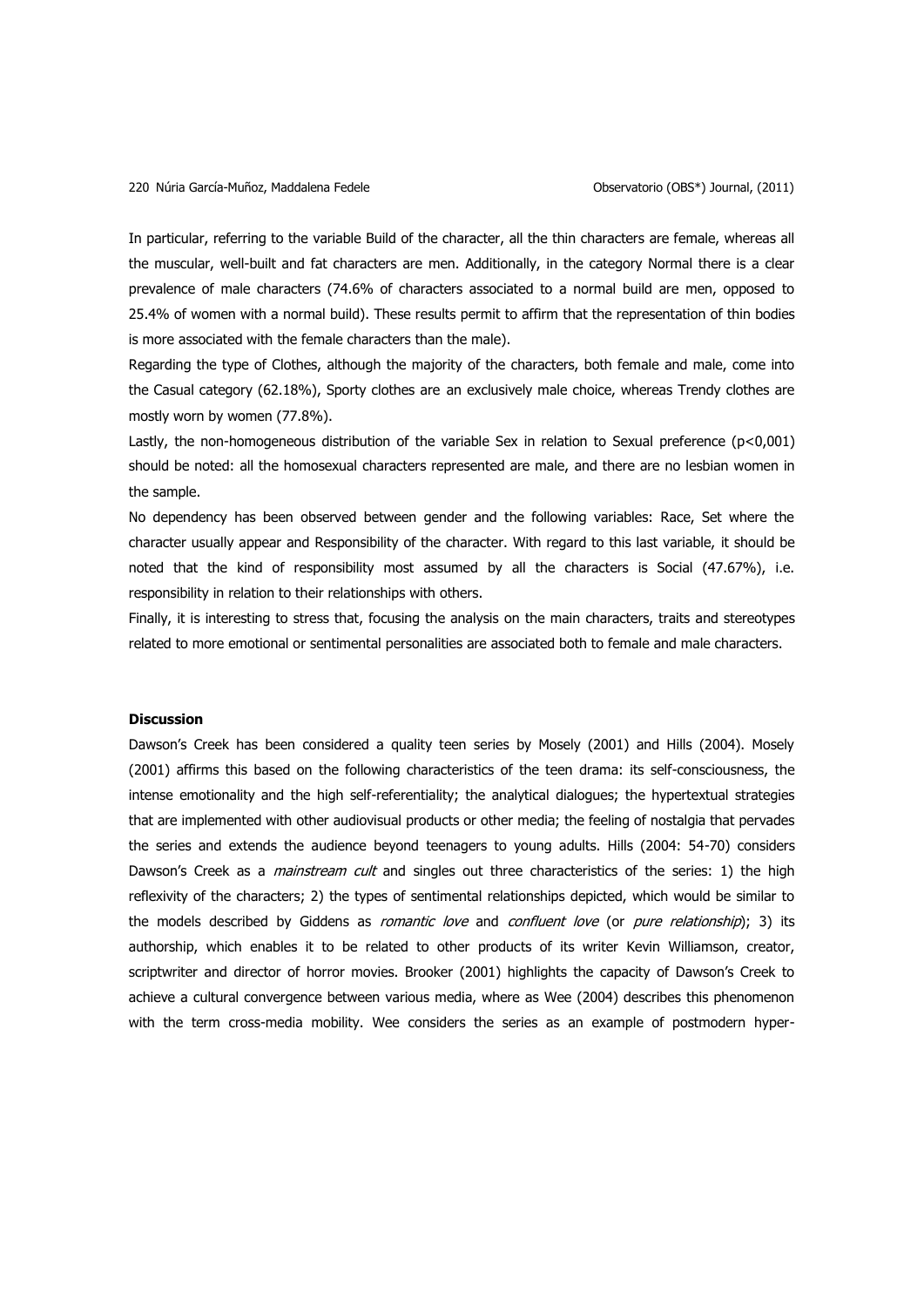intertexuality, precisely because of all the homage the teen drama pays to other past and contemporary audiovisual products (especially films).

The analysis of the results of our study enable us to argue that in Dawson's Creek various traditional gender role stereotypes can be seen to be portrayed alongside other less discriminatory ones. In particular, it can be stressed the presence of traditional gender stereotypes within the socio demographical characteristics of the characters, especially the physical and social traits.

However, no proof has been found that the female characters are younger than their male counterparts, instead, the opposite has been observed to be the case. However this fact must be qualified  $-$  it is important to remember that old people are under-represented in this series (6.22%) and that one of the recurring supporting characters is Jen's grandmother (Grams).

About the principal personality stereotypes representing main characters, it has to be stressed that the three girl stars are located close to stereotypes like Intelligence, Reason or Activity (Andie); Intelligence, Caution or Fragility (Joey); Immaturity, Power and Sarcasm (Jen). Whereas the three boys are located close to stereotypes like Tenderness and Patience (Jack); Idealism, Rebellion and Pragmatism (Pacey); Activity and Integrity (Dawson). It should especially be noted that the character nearest to Ambition is a woman and the character of Jen is relatively near the stereotype Rebellion. Lastly, it can be noted that the stereotypes attributed to the character of Jack may be equivocal if we take into account that he is the only homosexual main character of the series, i.e. he may possesses more typically feminine attributes precisely due to his sexual orientation. However, it has to be clarified that most of secondary characters are fairly subject to stereotypes, especially characters that only appear in a few episodes.

To conclude, the analysis of certain television programs enables us to discover which aspects of gender representation in the media follow patterns that contribute to perpetuating traditional archetypes or which show a non-stereotyped portrayal. The importance of the gender image represented in the media and especially in fiction has a core value for audiences. The television products targeted at young people, as in the case of the teen series, take on a special significance in the processes of construction of young people"s identities. Therefore, there continues to be a social need for specific studies of audiovisual products that are about and for teenagers.

## **References**

Adamson, R. (1991). Sexism in French: a Case Study. In Firkett, J. & Harvey, E. (Eds.), Determined Women: Studies in the Construction of the Female Subject, 1900-90. Hong-Kong: MacMillan.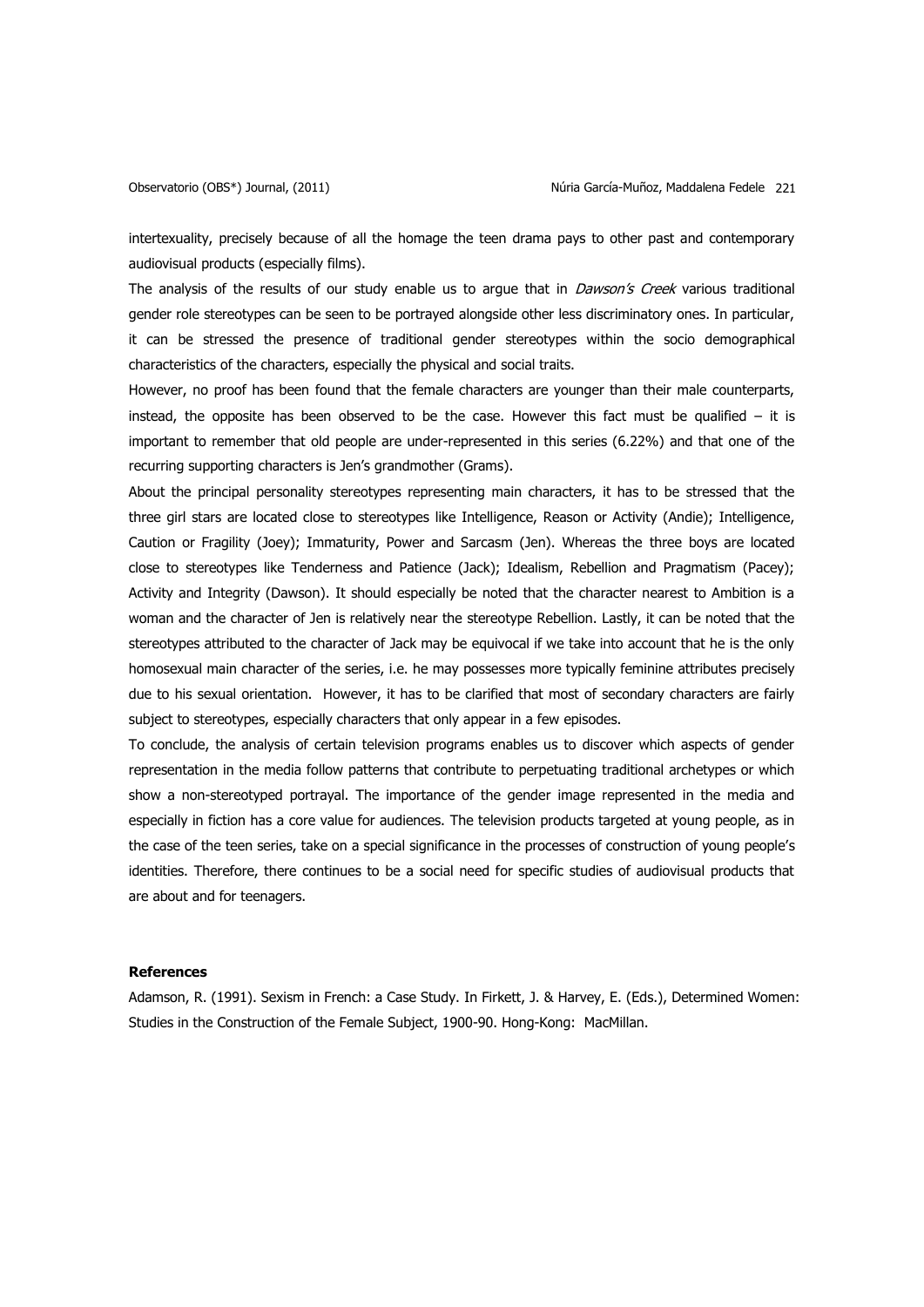Atkin, D.J., Moorman, J. & Lin, C.A. (1991). Ready for prime time: Network series devoted to working women in the 1980s. Sex Roles, 25, 677-685.

Barriga, C. A., Shapiro, M. A. & Jhaveri, R. (2009). Media Context, Female Body Size and Perceived Realism. Sex Roles, 60, 128–141.

Behm-Morawitz, E. & Mastro, D. E. (2008). Mean girls? The influence of gender portrayals in teen movies on emerging adults' gender-based attitudes and beliefs. Journalism & Mass Communication Quarterly, 85 (1), 131-146.

Brooker, W. (2001). Living on Dawson"s creek: teen viewers, cultural convergence and television overflow. International Journal of Cultural Studies, 4 (4), pp. 456-472.

Buckingham, D. & Bragg, S. (2004). Young people, Sex and the Media. The Facts of life? London: Palgrave McMillan.

Busby, L.J. (1975). Sex-role research on the mass media. Journal of Communication, 25, 107-131.

Butsch, R. (1992). Class and gender in four decades of television situation comedy. Critical Studies in Mass Communication, 9, 387-399.

Casetti, F. & Villa, F. (Eds, 1992). La storia comune: funzioni, forme e generi della fiction televisiva. Torino: Nuova Eri.

Davis, D. M. (1990). Portrayals of women in prime-time network television: some demographics characteristics. Sex roles, 23, 325-332.

Davis, G. & Dickinson, K. (ed., 2004). Teen TV: genre, consumption, identity. London: BFI.

Dominick, J.R. (1979). The portrayal oi women in prime time, 1953-1977. Sex Roles, 5 (4), 405-411.

Eggermont, S. (2006). Television Viewing and Adolescents" Judgment of Sexual Request Scripts: A Latent Growth Curve Analysis in Early and Middle Adolescence. Sex Roles, 55, 457-468.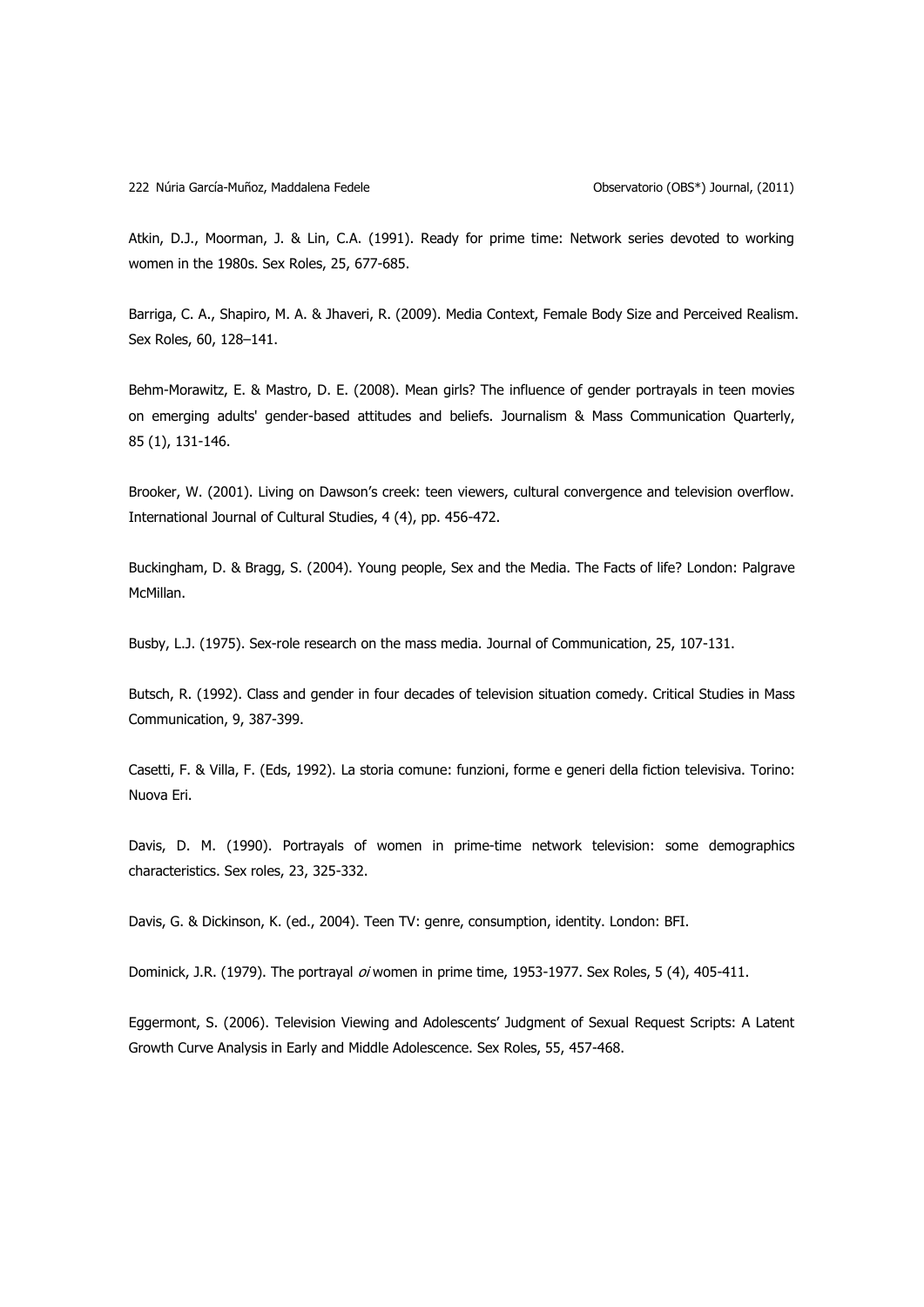Elasmar, M., Hasegawa, K. & Brain, M. (1999). The portrayal of women in U.S. prime time television. Journal of Broadcasting & Electronic Media, 43(19), 20-24.

Fouts, G. & Burggraf, K. (1999). Television situation comedies: female body images and verbal reinforcements. Sex Roles, 40 (5/6), pp. 473-481.

Fouts, G. & Burggraf, K. (2000). Television situation comedies: female weight, male negative comments, and audience reactions. Sex Role, 42 (9/10), 925-932.

Fouts, G. & Vaughan, K. (2002). Television situation comedies: male weight, negative references, and audience reactions. Sex Roles, 46 (11/12), pp. 439-442.

García, N. & Martínez, M. (2009). The positive representation if the image of women in the media. Comunicar 32 (16), 209-214

Glascock, J. (2001). Gender roles on prime-time network television: Demographics and behaviors. Journal of Broadcasting & Electronic Media, 45, 656–669.

Goddard, A. & Patterson, L. M. (2000). Language and Gender. London and New York: Routledge.

Good, G. E.; Porter, M. J. & Dillon, M. G. (2002). When men divulge: Portrayals of Men"s Self-Disclosure in Prime Time Situation Comedies. Sex Roles, 46 (11/12), 419-427.

Greenberg, B.S. (1980). Life on television. Norwood, NJ: Ablex Publishing.

Griffiths, M. (1993). Jhally, Sut (1987): Advertising Codes and Fetishism: An Empirical Study. [\[http://www.aber.ac.uk/~ednwww/Undgrad/ED30610/rum501.html,](http://www.aber.ac.uk/~ednwww/Undgrad/ED30610/rum501.html) 31/01/08]

Harrison, K. (2003). Television Viewers" Ideal Body Proportions: The case of the Curvaceously Thin Woman. Sex Roles, 48 (5/6), 255-264.

Harwood, J. & Anderson, K. (2002). The presence and portrayal of social groups on prime-time television. Communication Reports, 15, 81-97.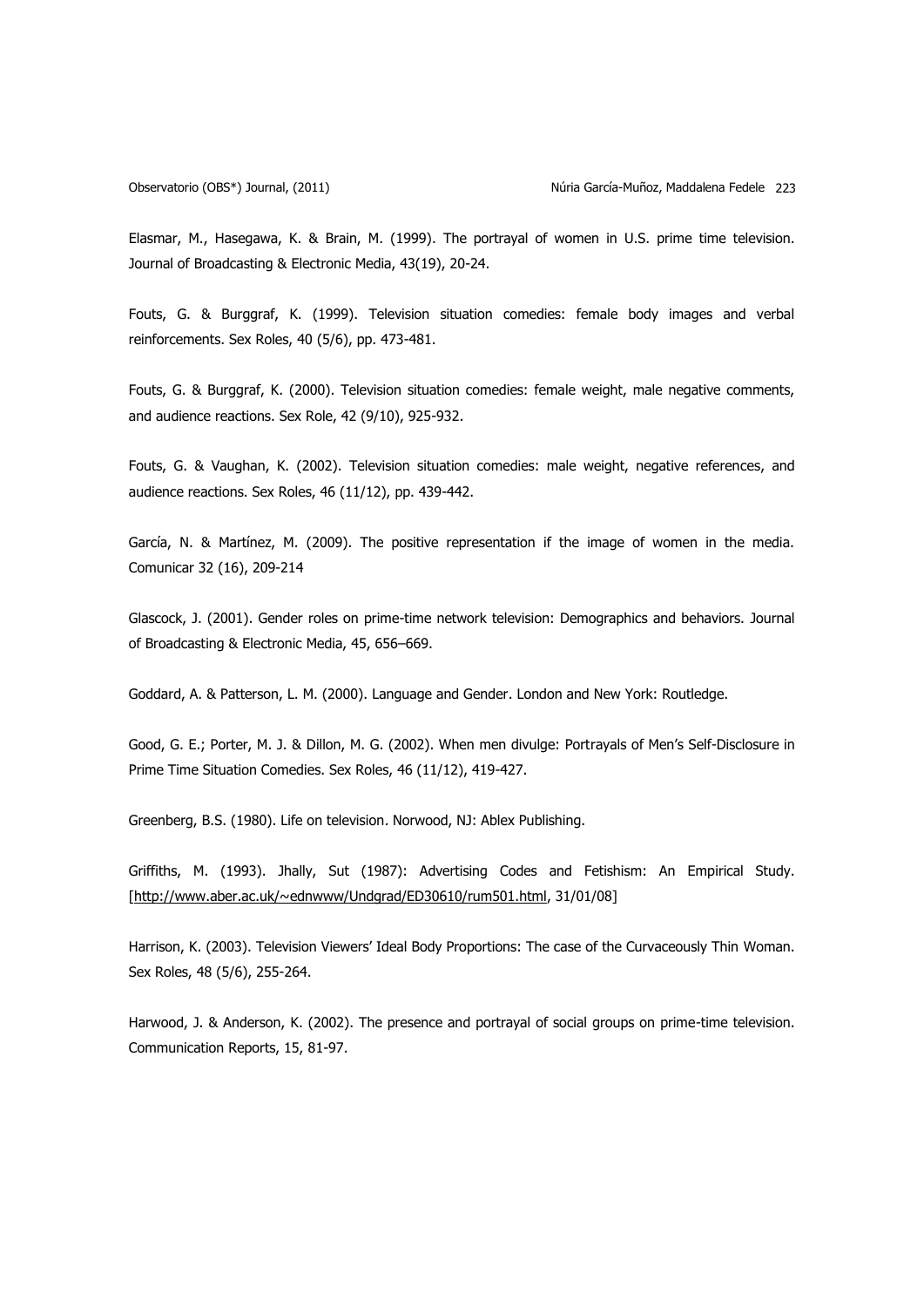Heintz-Knowles, K. E. (2000). Images of youth: A content analysis of adolescents in prime-time entertainment programming. Washington, DC: Frameworks Institute.

Hills, M. (2004). Dawson's creek: 'Quality Teen TV' and 'Mainstream Cult'?. In Davis, G. & Dickinson, K. (Eds), Teen TV: genre, consumption, identity. London: BFI.

Larson, M. S. (1996). Sex roles and soap operas: What adolescents learn about single motherhood. Sex Roles, 35 (1/2), 97-109.

Lauzen, M. M. & Dozier, D. M. (1999). Making a difference in prime time: Women on screen and behind the scenes in the 1995–96 television season. Journal of Broadcasting & Electronic Media, 43, 1–19.

Lauzen, M. M.; Dozier, D. M. & Bradley, R. (2004). Evening the score in prime time: The relationship between behind-the-scenes women and on-screen portrayals in the 2002–03 season. Journal of Broadcasting & Electronic Media, 48, 484–500.

Lauzen, M. M.; Dozier, D. M. & Cleveland, E. (2006). Genre Matters: An Examination of Women Working Behind the Scenes and On-screen Portrayals in Reality and Scripted Prime-Time Programming. Sex Roles, 55, 445-455.

Lauzen, M. M.; Dozier, D. M. & Horan, N. (2008). Constructing gender stereotypes through social roles in prime-time television. Journal of Broadcasting & Electronic Media, 52(2), 200-214

Lemon, J. (1977). Women and blacks on prime-time television. Journal of Communication, 27, 70-79.

Livingstone, S.; d"Haenens, L. & Hasebrink, U. (2001). Childhood in Europe: Contexts for Comparition. In Livingstone, S. & Bovill, M. (eds.), Children and their changing media environment. A European comparative study. Lawrence Erlbaum Associates, Publishers. Mahwah, New Jersey, London.

Mastro, D. E. & Ortiz, M. (2008). A Content Analysis of Social Groups in Prime-Time Spanish-Language Television. Journal of Broadcasting and Electronic Media, 52(1), 101-118.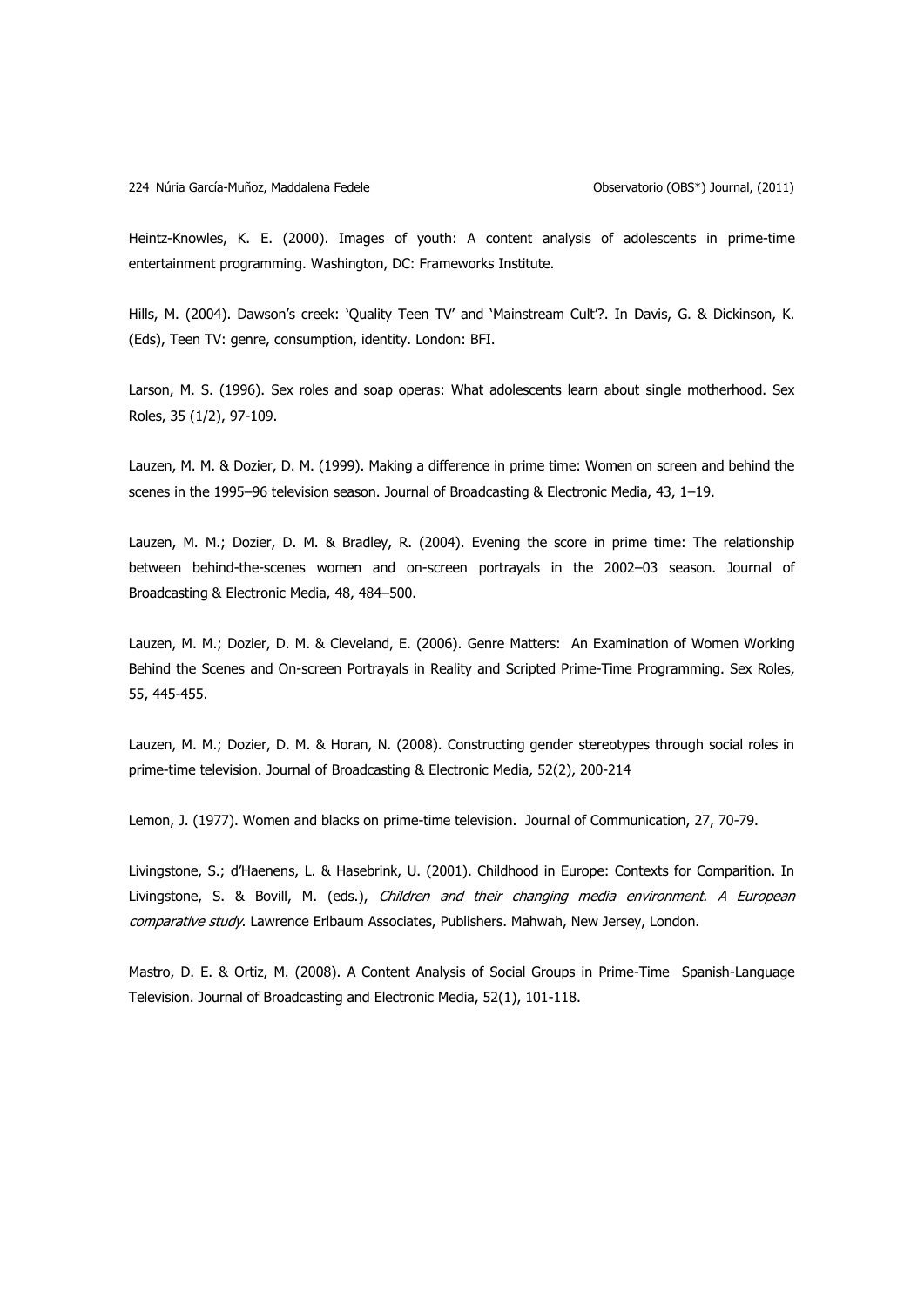Observatorio (OBS\*) Journal, (2011) Núria García-Muñoz, Maddalena Fedele 225

McNeil, J.C. (1975). Feminism, femininity and television series: a content analysis. Journal of Broadcasting, 19, 259-269.

Mosely, R. (2001). The teen series. In Creeber, G. (Eds), The television genre book.London: BFI.

Pauwels, A. (1998). Women Changing Language. London & New York: Longman.

Pignotti, L. (1976). La Super Nada. Ideología y lenguaje de la publicidad. Valencia: Torres Editor.

Robinson, T. & Anderson, C. (2006). Older characters" in children"s animated television programs: a content analysis of their portrayal. Journal of Broadcasting & Electronic Media, 50(2), pp. 287-304.

Robinson, T.; Callister, M. & Jankoski. T. (2008). Portrayal of body weight on children"s television sitcoms: A content analysis. Body Image, 5, pp. 141-151.

Scharrer, E. (2001). Tough guys: the portrayal of hypermasculinity and aggression in televised police dramas. Journal of Broadcasting & Electronic Media, 45 (4), 615-634.

Seger, L. (1990). Creating unforgettable characters. New York: Henry Holt and Company.

Signorielli, N. & Bacue, A (1999). Recognition and respect: A content analysis of prime-time television characters across three decades. Sex Roles 40 (7-8), 527-544.

Smith, P. M. (1980). Judging Masculine and Feminine Social Identities from Content-Controlled Speech. In Giles, H.; Robinson, W. P. & Smith, P. M. (Eds), Language: Social Psychological Perspectives. Oxford: Pergamon.

Sternglanz, S.H. & Serbin, L.A. (1974). Sex role stereotyping in children's television programs. Developmental Psychology, 10, 710-715.

Tedesco, N. S. (1974). Patterns in prime time. Journal of communication, 24(2), 119-124.